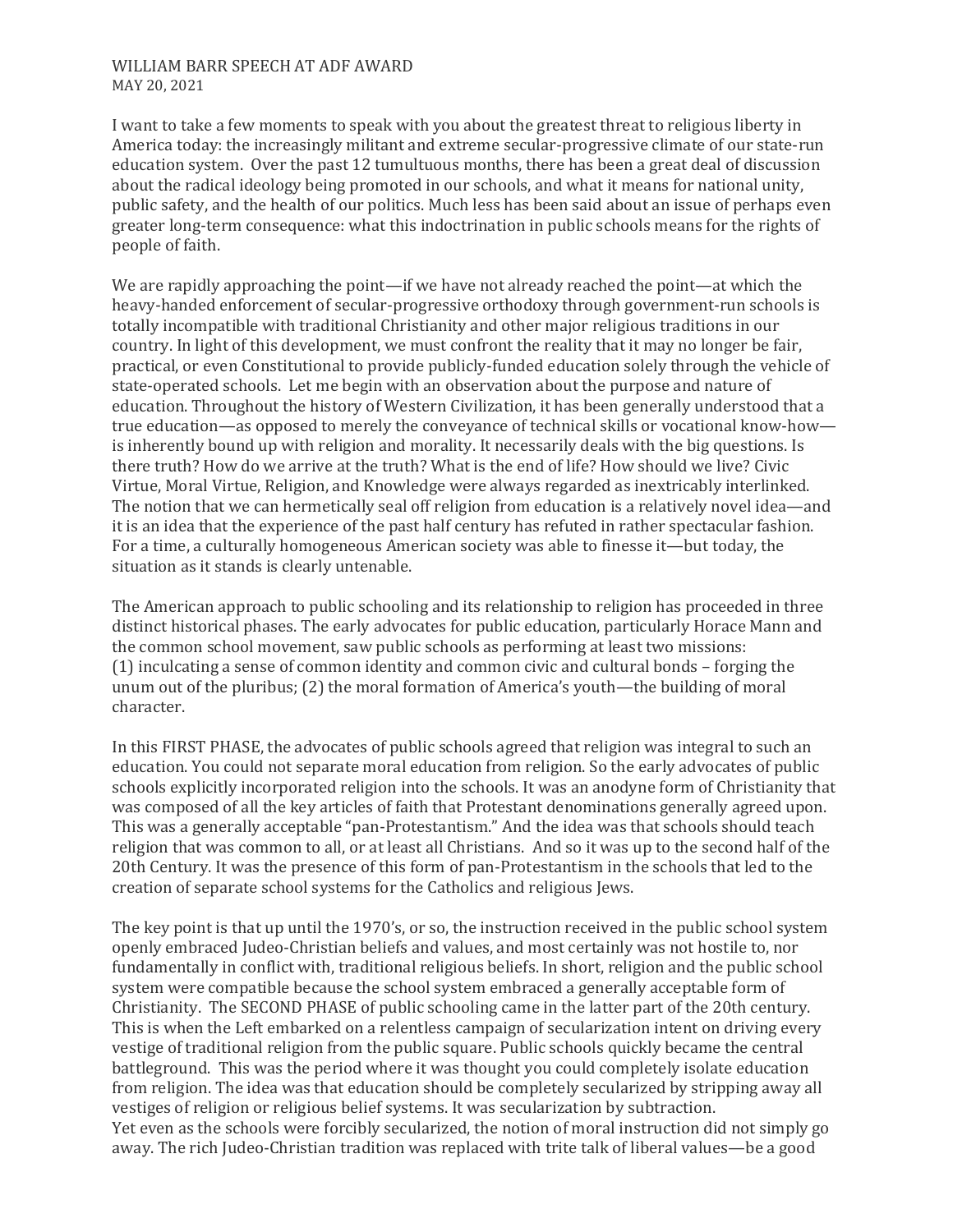person, be caring. But there was no underpinning for these values. What passed for morality had no metaphysical foundation. It is hard to teach that someone *ought* to behave in a certain way unless you can explain *why*.

"Values" in public schools became really nothing more than mere sentimentality, still drawing on the vapor trails of Christianity. They are a vain attempt to retain familiar sounding ethics and mores, but without God. When you take away religion, you have left a moral vacuum. But all of that seems quaint and even benign compared to what we are now witnessing. Just in the last several of years, we have entered PHASE THREE of public education.

This no longer secularization by subtraction. Now we see the affirmative indoctrination of children with a secular belief system and worldview that is a substitute for religion and is antithetical to the beliefs and values of traditional God-centered religion. In other words, purging schools of any trace of religion created a vacuum by eliminating the explanatory belief system undergirding moral values. Now, we are seeing the attempt to push into the schools an alternative explanatory belief system that is inconsistent with, and subversive of, the religious worldview. In many places in the country, the state of our public schools is becoming an absurdity that can scarcely be believed. While an astonishing number of public schools fail to produce students proficient in basic reading and math, they spare no effort or expense in their drive to instill a radical secular belief system that would have been unimaginable to Americans even 20 years ago.

Consider just one example. Earlier this year, an Iowa public school district taught trans-genderism and homosexuality to students at all grade levels—including pre-school. As part of a "Black Lives Matter at School Week of Action," the school district distributed a children's coloring book page that teaches: "Everyone gets to choose if they are a girl or a boy or both or neither or someone else, and no one else gets to choose for them."

Clearly, this is not established "science." Rather, it is a moral, psychological and metaphysical dogma of the new progressive orthodoxy. In fact, until very recently, virtually no one in America had even heard of these radical notions, yet they are now so thoroughly institutionalized in many public schools that in some states children are permitted to select a new gender without the consent of their parents.

This is not a matter of isolated ideas occasionally popping up that are so discrete and fleeting as to do no great harm. What is taking shape is a full-blown—may I say "systemic"—subversion of the religious worldview. While the secularist may view each lesson, such as transsexualism—as dealing with a discrete subject, those lessons embody broader ideas that are fundamentally incompatible with the religious viewpoint. Telling school children that they get to choose their gender—not just male or female, but anything else—and that no one else has anything to say about it—a does not just contradict particular religious teachings on gender and the authority of parents; it is a broadside attack on the very idea of natural law, which is integral to the moral doctrines of a number of religious denominations.

As of this school year, about one fifth of Americans live in a state that mandates an LGBTQ curriculum in public schools. In the absence of a statewide mandate, curricula are also frequently adopted in particular school districts. These new laws often lack any opt-out for religious families. In Orange County, California, for example, the Board of Education issued an opinion that "parents who disagree with the instructional materials related to gender, gender identity, gender expression and sexual orientation may not excuse their children from this instruction." But the progressive gender and sexuality agenda only begins to scratch the surface of what is now being taught in government-run schools. In recent years, public schools across the country have rushed to embrace so-called "Critical Race Theory." CRT is nothing more than the materialist philosophy of Marxism substituting racial antagonism for class antagonism. It posits all the same things as traditional Marxism: that there are meta-historical forces at work; that social pathologies are due to societal conventions and power structures which have to be destroyed; that conflict between the oppressed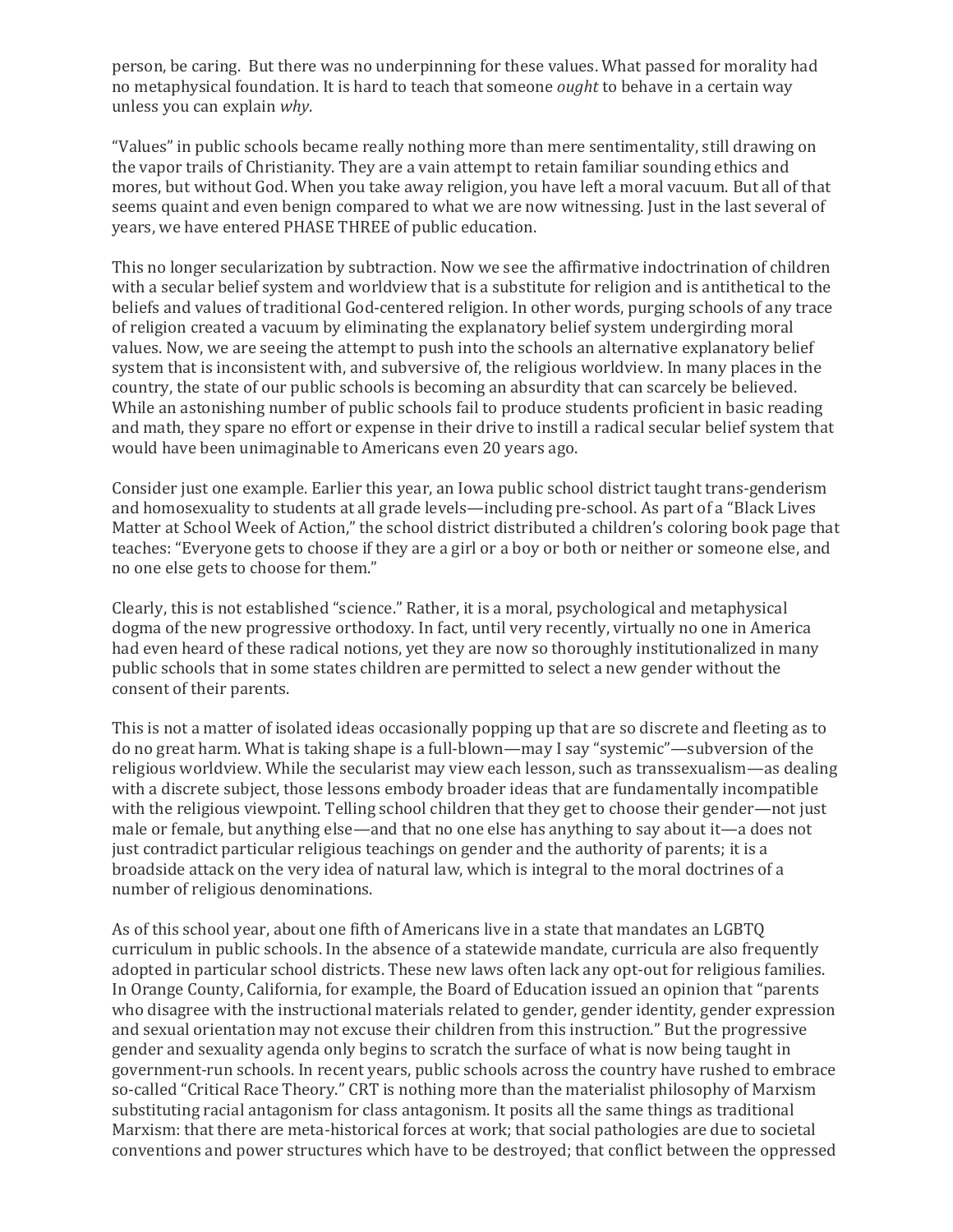and the oppressors provides the dynamic and progressive movement of history; and that individual morality is determined by where one fits in with the impersonal movement of these historical forces. And just as everyone from the Catholic Church on down has observed about traditional Marxism, this philosophy is fundamentally incompatible with Christianity. It posits a of view of man and his relation to society and to other individuals that is antithetical to the Christian view. Now it seems to me that for the government to get into the business through public schools of indoctrination of students into secular beliefs systems that are directly contrary to the traditional religious beliefs of students and their families raises fundamental constitutional problems.

It certainly raises a free exercise problem. As the Supreme Court has recognized nothing is more fundamental that the right of parents to pass religious faith to their children. It is monstrous for the state to interfere in that by indoctrinating children into alternative belief systems that are antithetical to those religious beliefs. So it seems to me that if a school proposes to teach that a child gets to pick their gender and no one else has anything to say about it they are infringing on the free exercise of religion unless they allow parents to opt out.

But I think things have also reached a point where the Establishment Clause is implicated. When we are no longer talking about simply stripping religion out of school curriculum, but now talking about indoctrination into an affirmative belief and value system—a new credo—resting on materialist metaphysics and taking the place of religion, then the question is whether this involves establishment of a religion. I am not the first to observe that the tenets of progressive orthodoxy have become a form religion with all the trapping and hallmarks of a religion. It has its notion of original sin, salvation, penance, its clergy, its dogmas, its sensitivity to any whiff of heresy, even its burning at the stake.

Indeed, the decades-long secular project has ended up proving the truth described by the late writer David Foster Wallace when he said, "There is actually no such thing as atheism. There is no such thing as not worshipping. Everybody worships. The only choice we get is what to worship." Indeed, secular-progressivism has already been recognized as a religion in the courts when it suits the secularist cause. When non-believers sought conscientious-objector status during World War II, the Second Circuit construed the phrase "religious training or belief" to include beliefs that are "the equivalent of what has always been thought a religious impulse." The Supreme Court followed suit in a similar case during the Vietnam War. Instead of "belief in a Supreme Being," as the relevant statute required, the Supreme Court held that an objector to military service need only demonstrate a "belief that is sincere and meaningful [and] occupies a place in the life of its possessor parallel to that filled by [traditional religion]." In another case implicating the Free Exercise Clause, the Court referred in passing to secular humanism, Buddhism, and Taoism as examples of "non-theistic" religions.

Many federal, state, and local agencies also recognize "humanism" as a religion. But while secularism has been afforded the *protection* of the Religion Clauses, it has generally not been subject to the *prohibitions* of the Establishment Clause. This creates an often-overlooked constitutional double-standard, particularly when it comes to education. The Courts have in fact foreseen the potential for secularism itself to become established as a state religion. In one of the first cases abolishing school prayer, the Supreme Court acknowledged that "the State MAY NOT establish a 'religion of secularism' in the sense of affirmatively opposing or showing hostility to religion, thus 'preferring those who believe in no religion over those who do believe.'" We have to consider whether our public schools, as currently constituted, are doing exactly that.

If secular-progressivism indeed occupies the same space as a religion--as by all appearances it does—then how is it Constitutional to have a state-run school system fervently devoted to teaching little else? And how on earth can these same institutions be allowed to use the state to punish traditional religious doctrines as hate speech?

The current posture of public schools raises another question. One of the main justifications for the common school movement was that they would be institutions to effectuate the melting pot—to